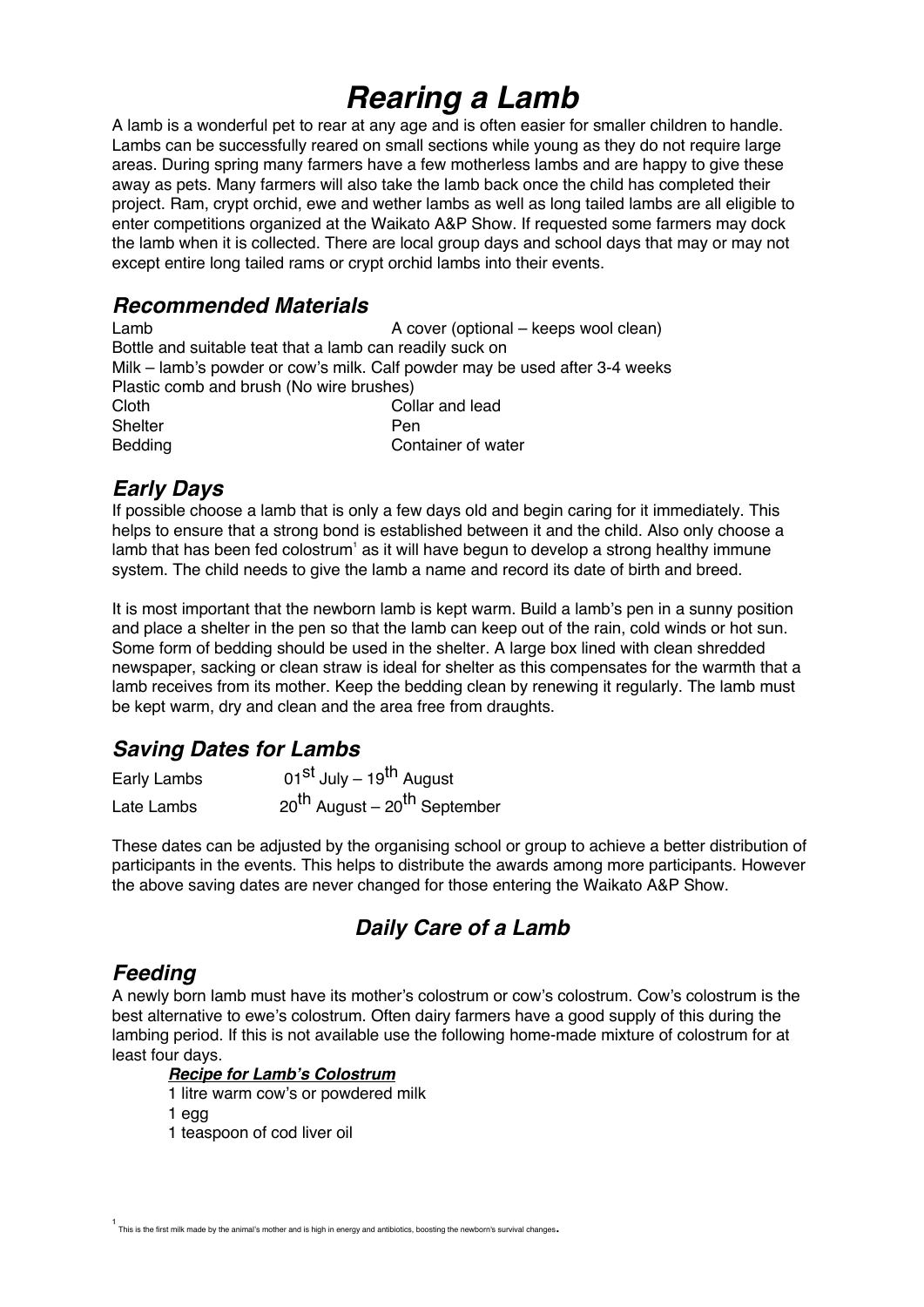Two litres should be sufficient to start a lamb. Newborn lambs require six feeds daily. This milk must not be watered down. Feed the lamb small amounts and often for the first few days, after which the milk of choice can then be introduced. This may be a propriety brand that is formulated to feed new lambs. Ensure that the instructions on the container are read, understood and that the milk replacement is suitable for lambs. After approximately six weeks the number of feeds can be reduced to four times daily until nearly weaned. For example 7am, 11am, 3pm and 7pm. Increase the supply of milk according to the lamb's appetite. An indication of 'fullness' occurs when the lamb's flanks are level with its sides. Lambs should never look bloated. The lamb will need to be fed for a minimum of twelve weeks and should never be weaned until after the final show day. If a lamb refuses a feed it must never be forced as this can indicate health problems.

## *Suggestions for a Daily Lamb Care Routine*

- Feed the lamb regularly during the day and remove any soiled bedding from its shelter.
- Wash bottle and teat after each feed. This aspect of welfare is vital to avoid health problems.
- Clean the lamb daily with a warm damp cloth around face, ears and under the front and back legs. After docking when wounds have healed include the tail area. Brush daily, taking care around naval cord area and docking wounds. Brush lightly with a nylon or natural fibre brush but avoid the wool taking on a 'fluffy' appearance. *Do not under any circumstances wash the lamb* as this practice will remove all the natural lanolin from the wool.
- Take the lamb for a walk using a collar and lead with a snap hook on one end. The child should pat, cuddle and continuously talk to the lamb and reward it with praise after working together.

# *Preparing a Lamb for Show Days*

Training and working with a lamb should start from an early age. The following events are the most popular and are the main events that the child will compete in during the Waikato A&P Show day. However they are not necessarily the only events that the Schools or the Boys and Girls Agricultural Groups may hold on their own days. These events are all designed to challenge the child as they work with their pet.

## *Events for Lambs Call, Follow, Run*

This is an interesting event and can indicate the quality of the relationship between the child and the lamb. To train a lamb for this event the child will need to have someone hold the lamb while s/he stands some distance away with a bottle of milk. The child calls the lamb's name. When the lamb comes to the child it receives a gentle pat on the head, then its bottle. Continue patting while the lamb drinks. Note: on show days the child will not be able to use a bottle of milk so ensure that during practice the use of the bottle is gently fazed out. The stages in this event are:

*Stage One: The Start.* The steward holds the lamb. The child takes the lead off and takes it with him/her.

*Stage Two: The Call.* The child walks to the first peg, turns and calls the lamb. Stand back sufficiently to allow the lamb to move around the peg. It is very important to pat the lamb on the head.

**Stage Three: The Follow.** Child walks to the second peg with the pet following behind. Remember not to walk too fast.

**Stage Four: The Catch.** The child runs to the finish, turns and catches the lamb inside the ring. See Figure Two below.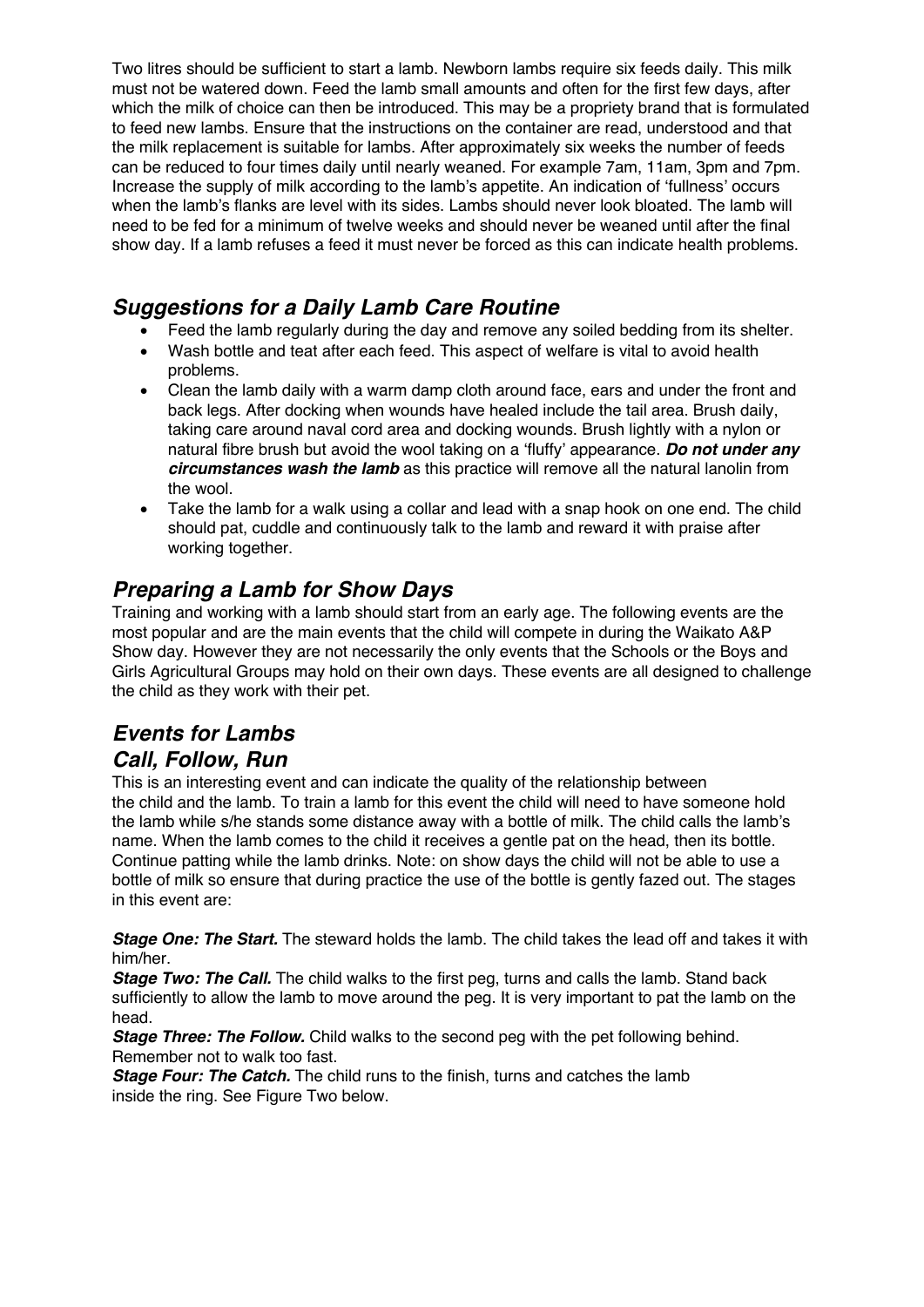

Figure Two: Four Stages that Constitute the Call, Follow and Run as the Most Obvious Pet Event.

#### *Leading*

Daily practice can result in a perfect lead on the show days. The lamb is led anti- clockwise around a 10 metre square. Left-handed children may lead clockwise. Each child leads their pet around the outside of the pegs and stops halfway to a count of three. See Figure Three below.



Figure Three: The Course Indicating the Stop Peg

*Note:* the lead must be held correctly. Form a fist with the right hand and grip the lead with the palm facing up. Leave a length of lead between the hands. The right hand must never be removed from the lead. The left hand should then grip the lead in the same manner but with the palm facing down. There should remain at most, 30- 40 cm of the lead hanging free from the left hand. If the lead is any longer it should be gathered neatly into the left hand with no fingers through any loops. All control should be exercised by the right hand on the lead.

Check that the collar is not too loose or tight. During the event the lamb should not be touched, hit or nudged and the lead must not be pulled or jerked. The only stop is made at the stop peg or if the lamb needs a toilet break. The child should stand upright at the lamb's shoulder and walk at the same pace as the lamb.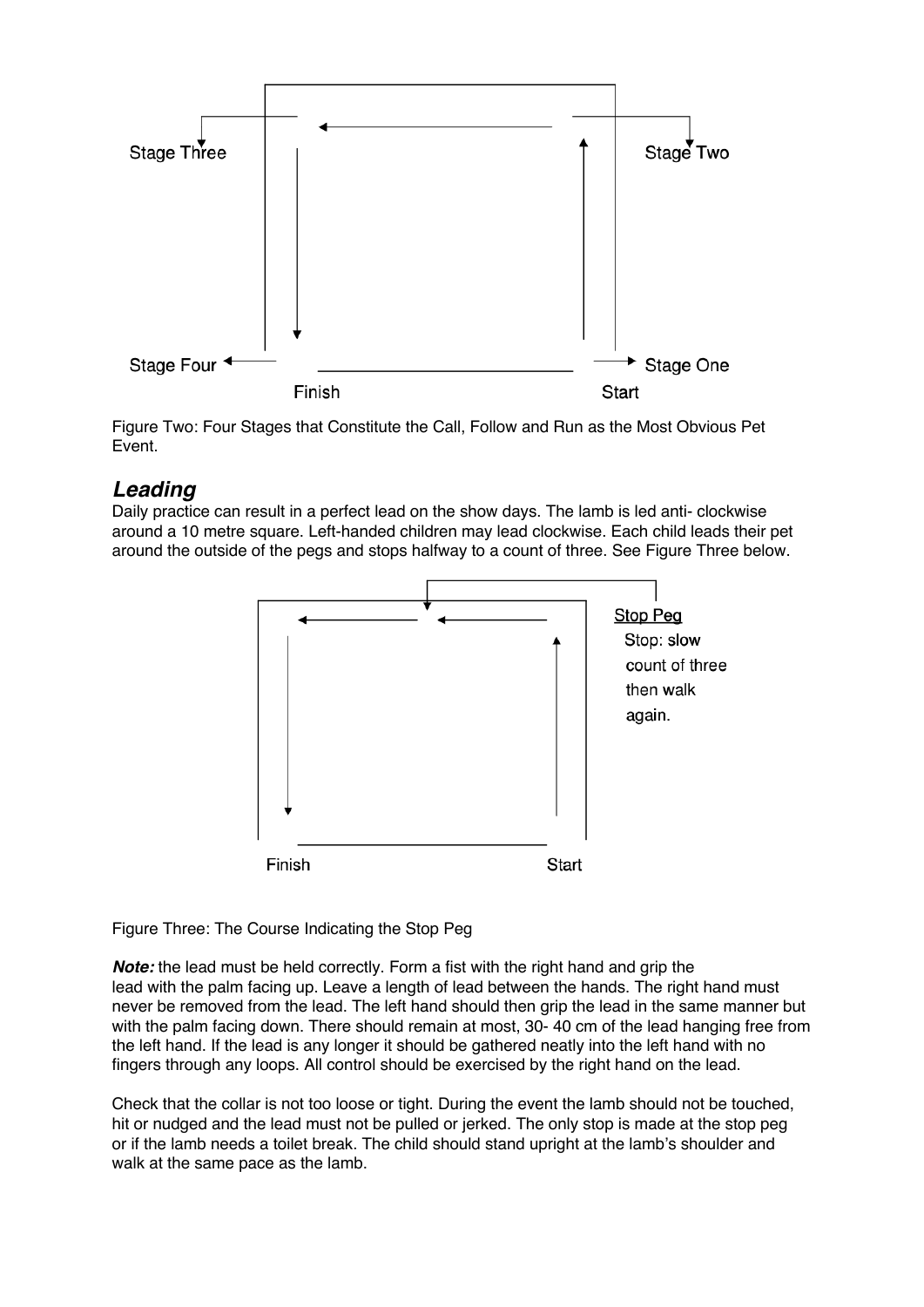## *Rearing*

This section of the competition is usually assessed under the following headings of care, condition and cleanliness.

## *Care*

The child should know the name, breed and date of birth of the lamb. For older children it would be an advantage it they know about the Five in One vaccine given for Pulpy Kidney, Tetanus, Blackleg, Malignant Oedema and Black Disease. The older children will be expected to know whether their lamb has been drenched for worms, how often, what was used and whether it has been vaccinated for Scabby Mouth. All children should be able to explain about docking and what this means. They should be able to talk about their lambs with confidence, knowledge and to describe the strategies that they have used while rearing it.

## *Condition*

This aspect of rearing involves the size for age and breed of lamb. The child should know what has been fed to their lamb, how much and how often. This aspect of rearing includes milk, grass, meal, hay, water and anything else the lamb has been fed.

## *Cleanliness*

The lamb needs to be brushed daily. The wool should to be kept clean and therefore a cover is recommended. It is especially important to keep the tail area clean as the longer this is left the worse it gets and the lamb can become very unpleasant to be with. A warm damp cloth may be used to clean the lamb's underbelly, ears, face, mouth, eyes, legs, hooves, and flanks for 9 showing. After each feed wipe the lamb's mouth to avoid any build-up of dried milk. A well-reared lamb will be bright, clean, well grown and alert.

## *Health Problems and Some Solutions for Lambs*

It has already been emphasised that a healthy lamb has the correct feed, clean bottles and teats, is given warm shelter and housed in clean conditions. However at times health problems do arise. Sometimes the child can take care of these but at times a professional such as a veterinarian (vet) is required. If a lamb does not respond to treatment immediately contact the vet as the lamb will have a better chance of recovering and the child will be happier.

A lamb that is refusing to feed may have scours (diarrhoea). This must be treated quickly to avoid dehydration and death. Use the following regime:

#### *Scouring Lamb Regime*

| replace milk with electrolytes (same as milk)   |
|-------------------------------------------------|
| same as above                                   |
| milk made from yoghurt (3/4 normal feed volume) |
| electrolyte mix                                 |
| small feed of milk                              |
| electrolyte                                     |
|                                                 |

If the lamb responds and is well, use yoghurt for three to four more feeds then begin the normal feeding regime. If in doubt contact your veterinarian.

As has already been mentioned there is also the Five in One vaccine that can be injected to prevent Pulpy Kidney, Tetanus, Blackleg, Malignant Oedema and Black Disease.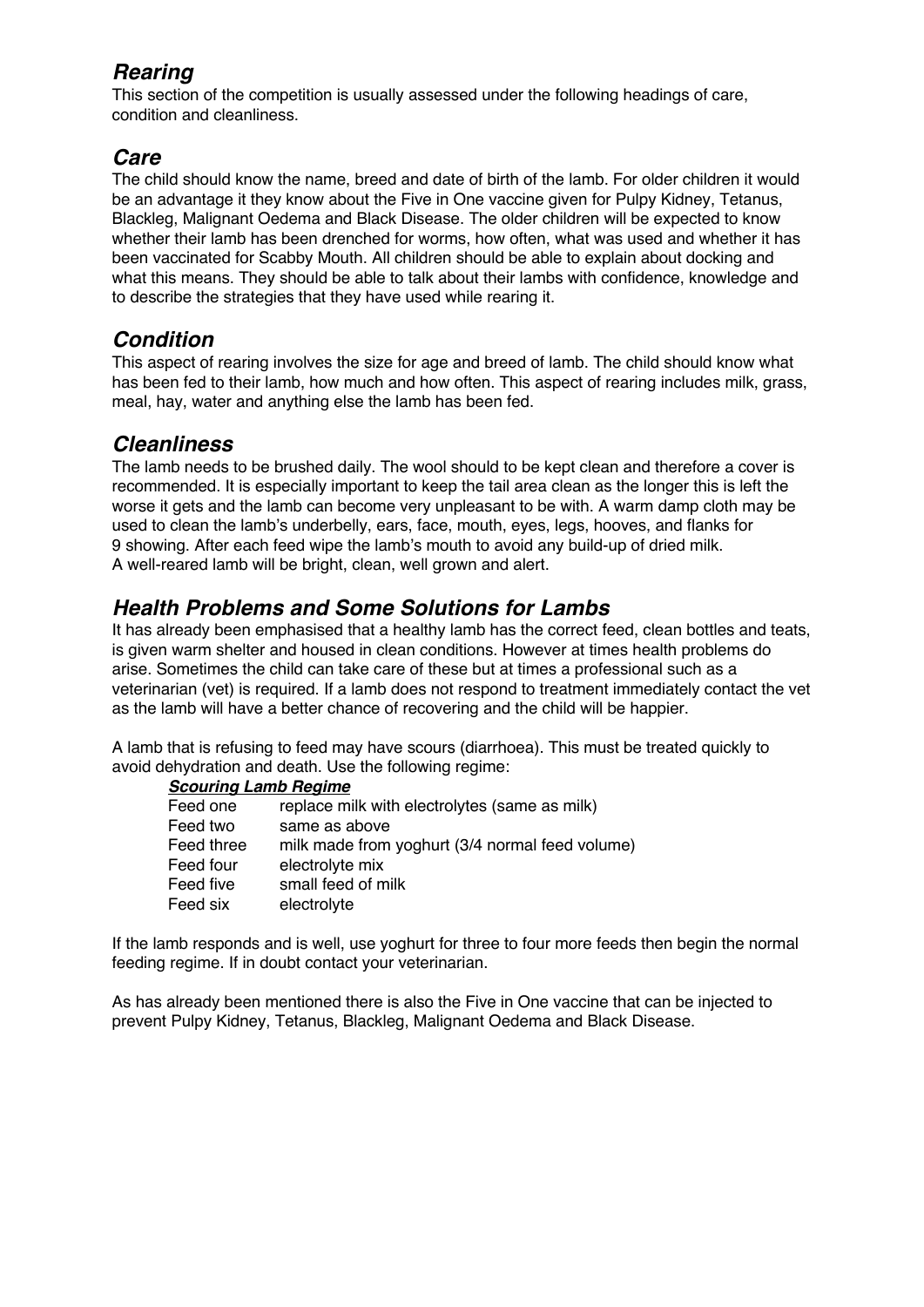# *Rearing a Calf*

Although many children still have access to calves due to the significance of the dairy industry in the Waikato and King Country regions it is increasingly common for children who do not live on farms to borrow a calf to rear as a pet for showing. Many farmers are only too happy to loan a calf due to the extra care and attention that it will receive. It is preferable to choose a heifer calf but bull calves are also accepted into the Waikato A&P Show day. Children also are increasingly rearing beef calves for show. The beef section has grown in popularity over recent years. Some people have a concern about the size of a calf in relation to a younger child. But calves make great pets and respond well to all the love and attention that a child can bestow on them. Calves 'love' all the grooming, washing and regular feeding. With time and attention the calf will form a trusting relationship and enjoy 'hanging out' with its handler.

## *Recommended Materials*

| Whole milk                                                                              | Hay or straw                                                                 |
|-----------------------------------------------------------------------------------------|------------------------------------------------------------------------------|
| Meal, nuts or museli                                                                    | Fresh clean water                                                            |
| Brush and soap (Two brushes are recommended, one being softer than the other. Never use |                                                                              |
| nylon brushes as they are too hard on the calf's skin.)                                 |                                                                              |
| <b>Bucket</b>                                                                           | Cloth                                                                        |
| Halter preferably not rope                                                              | Lead                                                                         |
|                                                                                         | Shelter (warm, water proof draft free) Clean bedding (if animals are housed) |
| Practice ring (optional)                                                                | Cover                                                                        |

# *Selecting a Calf*

Select a calf that has been fed on colostrum for a minimum of four days as its immunity system will have been strengthened against sickness. However this is seldom a problem as most calves are selected at approximately three to four weeks of age. Encourage the child who is to rear the calf to participate in the selection process. This is an advantage as it is important for the child to have a calf that s/he likes and vice versa. The bond between the child and the calf will be instant and it can only be strengthened as they work and play together.

# *Saving Dates for Calves*

| <b>Early Calves</b> | $10^{th}$ June – $26^{th}$ July      |
|---------------------|--------------------------------------|
| Late Calves         | 27 <sup>th</sup> July – 20 September |

These dates can be adjusted by the organising school or group to achieve a better distribution of participants in the events. This helps to distribute the awards among more participants. However the above saving dates never change for those entering the Waikato A&P Show.

## *Some Recommendations for Selection*

- Whenever possible select a calf from a cow which has good conformation. Often a calf chosen for calf club will be chosen by eye appraisal only as it is not necessary for the Breeding Worth (BW) to be known. This calf is a child's pet. However a calf from a cow that has good conformation and breeding is likely to inherit some of the parent's good qualities such as health and temperament. Always choose a friendly calf.
- Select a calf that has balance. For example, the calf has a very alert head, is bright, has fine shoulders and a straight back line.
- If possible choose a calf with a soft skin, fine coat and hair that sits flat as it is easier for children to groom.
- After selection it is recommended that the child should take over the responsibility of caring for the calf as soon as possible. The child needs to be part of the rearing programme in order to establish a strong bond with his/her calf.
- Give the calf a name and record its date of birth and breed.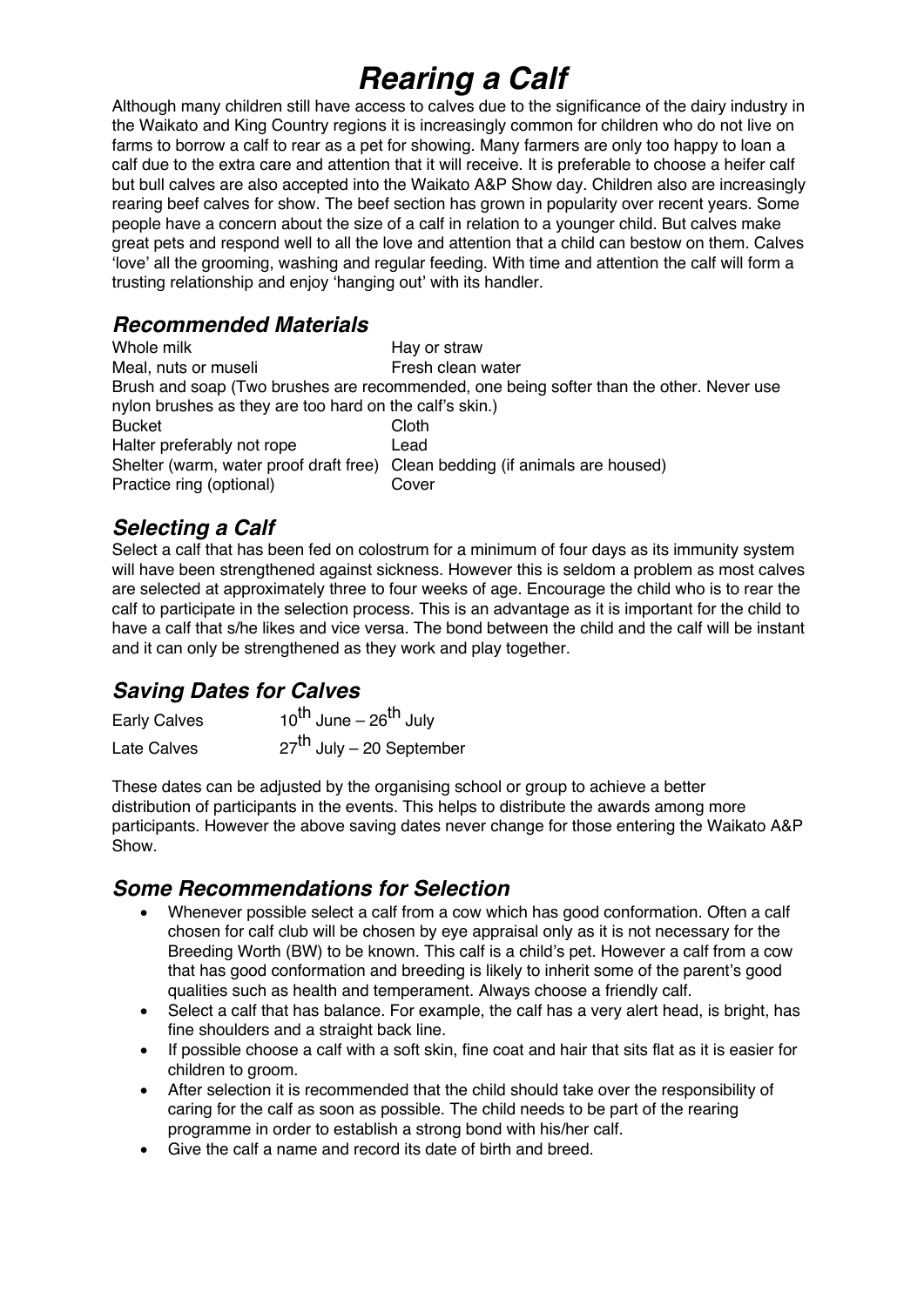It is recommended not to choose the calf too soon as boredom can set in for both. On selection the calf will require a warm waterproof shed with a clean, dry floor. Use dry shavings or straw for the bedding. The shed should be situated in a very sunny position so that the calf can enjoy the extra warmth. Frequently check that the calf's shelter is clean. Also cover the calf from the cold weather. The cover assists the calf to shed loose hair and promotes a shiny coat. On hot days the cover can be removed. Keep the cover clean and give it an occasional wash.

A cover can be made from a clean sack or can be purchased from an agricultural stock and station store. (Covers fashioned from plastic fabrics are not recommended.) To avoid chaffing ensure that the cover is not too heavy on the calf. Chaffing can sometimes be seen over the top of the tail and around the neck as these are the areas that the cover seam sits upon. It is in these corresponding areas on the cover that the belts are sown causing a constant pressure that may cause chaffing and discomfort. If necessary sow soft fabric over the cover seams where it sits across the top of the tail and the neck. It is also an advantage to line the cover with a blanket with one side covered with a silk fabric. Attach this blanket to the inside of the cover in such a manner that it can be removed and frequently washed. Ensure that the silk surface lies against the body of the calf. This helps to generate heat, assists in giving the calf a shiny coat and aids the movement of the cover against the calf's body. In placing the cover on the calf make sure that the front and back belts are not too tight to prevent any chaffing and remember that calves are continuously growing, therefore the cover needs to be adjusted frequently.

# *Daily Care of a Calf*

An affinity between animal and the child can rapidly develop as a result of handling, grooming, leading and feeding. Has as already been mentioned the child should feed the calf as much as possible in order to develop a close friendship.

## *Feeding*

Due to the calf's age it will have already begun a feeding programme to maintain its health. The following methods are recommendations that are useful to feed a calf:

*Methods for Feeding a Calf*  Bottle and teat Drinking from a clean bucket or container Udder Mudders **Calfaterias** 

Ensure that all drinking vessels are thoroughly washed and cleaned in warm water after each feed to prevent sickness. After each feed wipe the calf's mouth with a damp cloth to prevent any build-up of dried milk that can form a crust resulting in sores. Feeding methods are subject to frequent revision, so take any opportunity of help from an experienced parent or dairy farmer to plan a feeding programme. Sufficient feed should be given to maintain warmth and promote growth. Over- feeding can cause scours. If scouring occurs the child should consult an adult without delay. To avoid creating surpluses of stale milk make up only sufficient quantity for an individual feed. The calf should have access to clean fresh water and pasture at all times. Provide good meadow hay, barley straw and fresh meal, nuts or muesli in measured quantities.

The calf needs to be fed milk regularly, at least twice daily. Use whole milk or a proprietary brand. Try to make feeding time at approximately the same time each day and use the milk not only as a method to promote warmth and growth but also as a reward. This helps the calf to develop an expectation that after grooming and a walk there will always be a drink of milk. As the calf grows increase the supply of milk and expect to feed it for approximately 10-12 weeks. Although the supply of grass, hay and meal concentrates is increased during the rearing programme it is recommended not to eliminate milk from the daily feed programme. Milk retains the 'bloom' on the calf and is an advantage on show days. Dry feed such as meal should always been fresh and kept free of access by birds and rodents.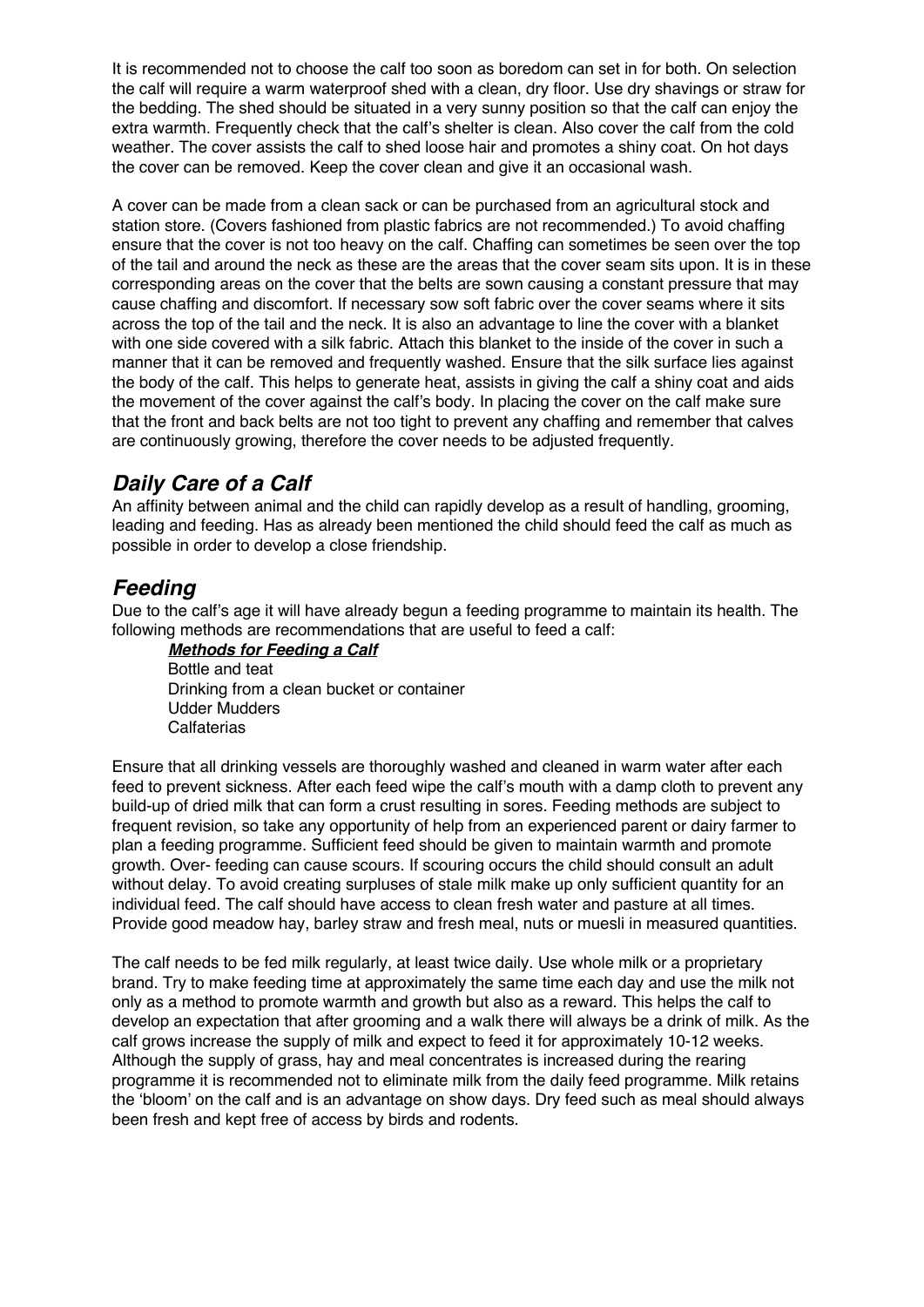## *Handling*

During feed times pat and brush the calf while talking to it in a gentle and friendly manner. Spend time with the calf as this all assists in the development of trust and loyalty. Trust is a vital aspect that demands time and determination if the calf is to feel secure and confident working with the child. When the calf has become accustomed to handling at feed times then introduce it to a halter. Initially the calf should be tethered for short periods gradually lengthening the time span. Always tether the calf in a safe environment. Never tie it to barbed wire or standing on concrete as in the case of being frightened the calf may be seriously injured. A calf should never be dragged or hit. If this occurs it will immediately pull back on the lead and resist all attempts to walk in a correct manner. Hitting a calf will only create mistrust and will associate handling with punishment. The child needs to begin working with the calf in a caring and friendly manner in order to create a lasting trust and bond.

Once the calf is used to the halter the child can begin taking it for walks. Remember just as people enjoy looking at a new environment, so do calves. Take it to as many different places as possible, introducing it to different sights, sounds, actions, people and other animals. As the calf grows lengthen the distance and have it walk in the manner that is expected in the ring to avoid it forming any bad habits. It is impossible to change a style of walking on or just before the show days. While out walking, the child should continue to talk to the calf as well as practicing turns, stops and the pigtail (turning clockwise). Before the child and the calf know it they will have practiced all the aspects of leading and developed competence in walking around the ring together.

The handling of any calf is greatly assisted with the use of a good halter that is both comfortable for the calf and safe for the child. The halter can be made from either soft rope or leather. It is preferable for the calf to have two halters one of which is used only on show day. However this is not necessary. A simple practice halter can be made by tying an eight-centimetre loop at one end of the rope and another eight- centimetre loop positioned a few centimetres away. See Figure Four, (page 14). The length between these two loops must fit comfortably over the bridge of the calf's nose. The long end of the rope passes behind the back of the calf's head and through the two loops and to pass under the calf's jawbone. See Figure Four below.



Figure Four: Practice Halter

### *Grooming*

Daily grooming is a very important aspect of this project. The calf should be brushed all over. For example the legs, head, tail, tummy, neck and body. Special attention should be given to the uncovered areas. A comb for the tail and a firm brush and damp hands make good tools to remove the loose hair from the calf's coat. Never use a sharp object such as a hacksaw blade to remove loose hair as this practice will damage the skin causing the coat to look dull and coarse. Check that the cover is not too tight and adjust as required. Look very carefully for any lice under the brisket, between the front legs, around the jaw and nose, on the neck and between the back legs.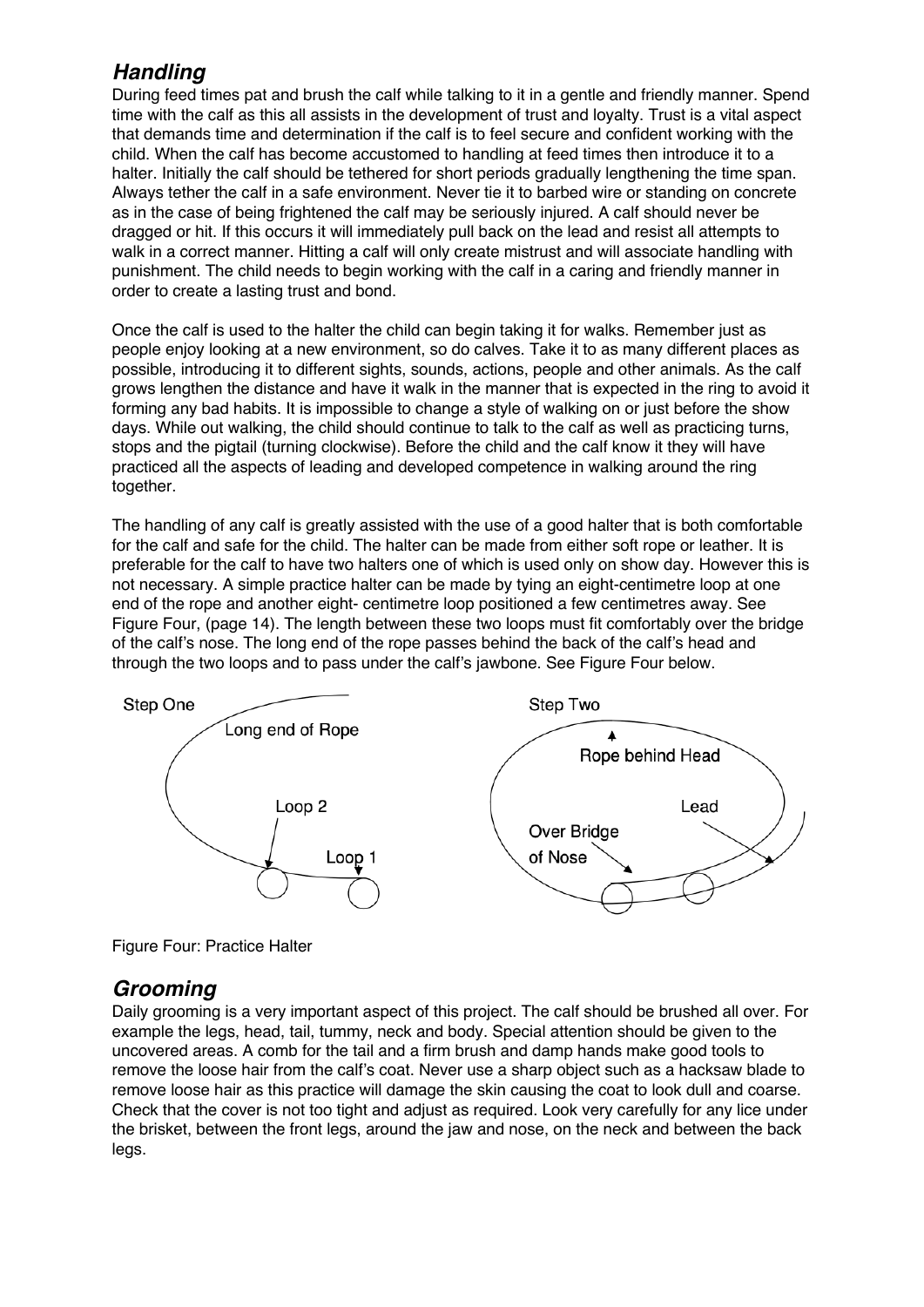Before each show day it is an advantage to wash the calf as this enhances its appearance. Wash the calf approximately three days before show days to allow time for the coat to flatten down and the oils to return. There are many proprietary brands available but warm water and sunlight soap do an excellent job. Rinse off the soap with warm water in which a sprig of rosemary has be allowed to steep for a few minutes. This practice removes the soap from the hair and assists the coat to regain its soft shiny appearance. Rub the calf all over with a dry towel, concentrating not only on its back but also under the brisket and belly. Brush the calf and cover it immediately. To prevent any possibility of it catching a chill do not allow the calf to be standing wet.

## *Learning to Walk with a Calf*

Leading a calf correctly is a great achievement in itself as it encompasses all the interactions between the child and the calf. A child and calf that can walk together with confidence helps to denote that many hours of work, care, attention and practice has been put into this project. Once the child and the calf have mastered leading they will always walk as a team. Leading also encompasses holding the lead safely and correctly. The following dangerous habits are to be avoided at all times as some of them directly compromise the safety of the child and the calf. *They are:*

- Wrapping the lead around hands
- Fingers through rings on halter or lead
- Never release the right hand from the lead
- Never allow the lead to drag on the ground

Once the calf has accepted the halter, will tie up and relax it is time to practice leading (walking) every day. To prevent interference with the calf's vision the child should always stand behind the ear and in front of the calf's shoulder. The child should hold the lead firmly in the right hand as this hand acts as the steering hand and brake. At no time while walking should the child take the right hand off the lead. If a child is left-handed then these recommendations will need to be adapted. Hold the lead approximately 15-25cm away from the side of the calf's head as there must be a gap between the child and the calf. The lead should be held in the right hand that is clenched to form a fist with the palm facing up. There should be a length of lead between the hands. Take the lead firmly in the left hand, form a fist with the palm facing down. In short the right palm is always facing 'up' and the left palm is always facing 'down.' Ensure that the lead between the hands never hangs below the top of the child's knees to avoid tripping.

If the lead should be a little too long fold it into the left hand until the end hangs approximately 30-45cm. Ensure that the child's fingers are over the top of the lead. There must never be any fingers through loops to prevent the possibility of the child being dragged by a frightened calf. If the calf should become frightened and bolt then the lead will just unravel leaving the child standing. The child can use a slight forward flick or motion with the lead in the right hand to start the calf walking and a gentle backward motion with the lead to stop the calf. To prevent the calf from having to stop suddenly the child can anticipate the stop and very gently with a backward movement of the right hand stop the calf. It is frequent practice with the calf that will install knowledge of these commands. Commands need to be consistent to enable the calf to know what to expect. It is recommended not to practice leading in a formal manner until approximately three weeks before the first show day to prevent the calf becoming bored with the routine. Remember if the child has been walking the calf daily in the correct manner, when the time comes for a more concentrated effort most of the work has already been done.

### *Ring work*

It is an advantage to erect a ring that is similar to the measurements and layout that is used for show days. Place the pegs to mark the course and use it daily, approximately a week before the first show day. It the calf is familiar with the work in the ring then its chances of success are enhanced. Familiarity leads to confidence and security between the child and the calf. With lots of practice and patience the calf will become used to changes and the show days will just be another interesting experience.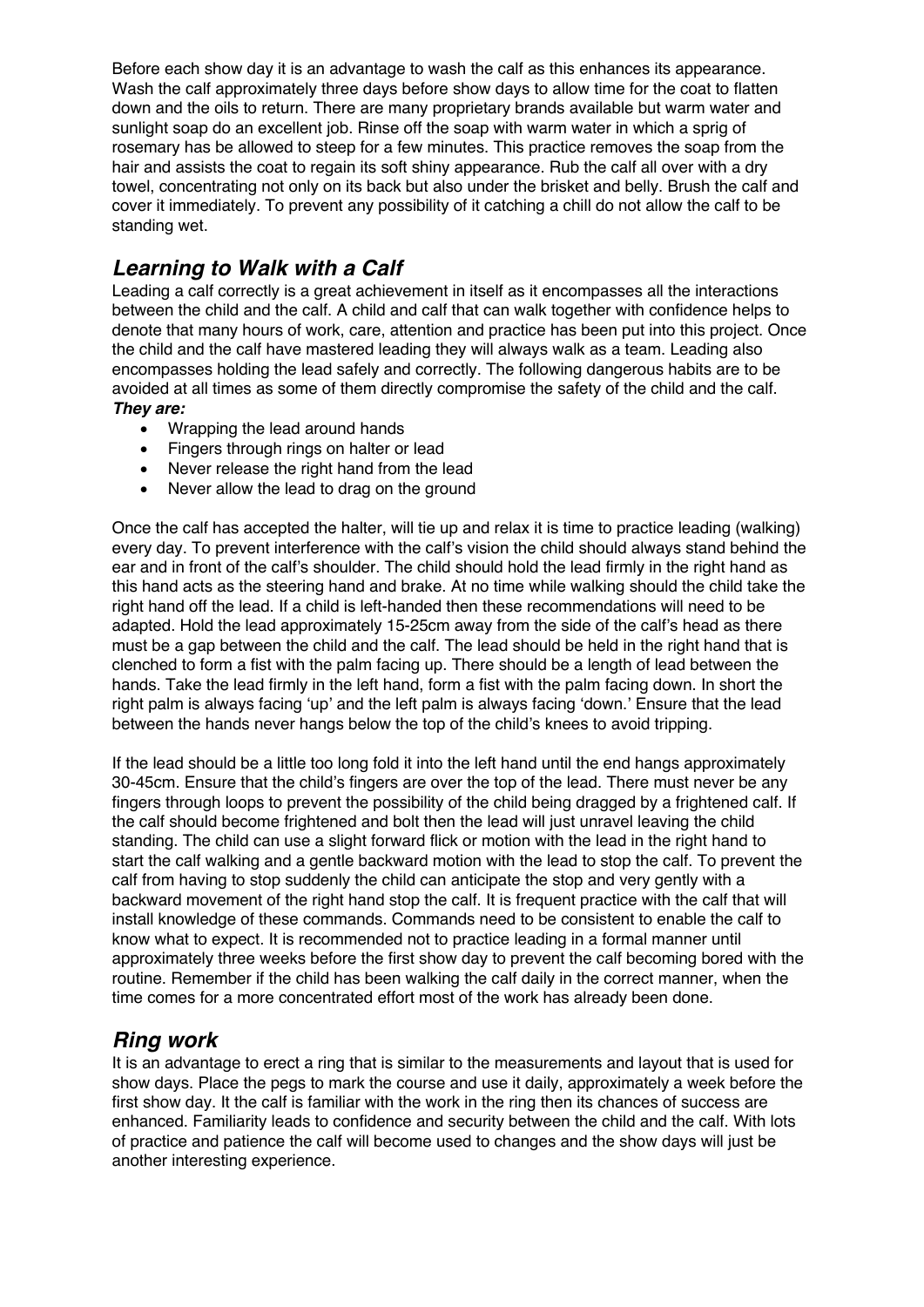

Figure Six: Layout of a Calf Ring

## *Calf Events*

#### *Leading*

This event has largely been covered in the section, Learning to Walk with a Calf. The child and the calf will be expected to walk as a team around a ring. The judge will indicate to the child when to begin leading. The child will walk the calf around the first peg, turn left to walk to the stop peg and stop for a count of three. The calf and the child will then walk towards the pigtail moving around it in a clockwise direction and then to the finish. As the calf and child begin to approach the pigtail the child's step will be slightly forward (half step; this is almost unnoticeable) of the calf to encourage it to turn. The right hand may move only very slightly forward. At approximately half way around the pigtail the hand moves back (these two actions are almost unnoticeable) into its former position as the calf now knows that it is beginning to walk out of the pigtail. With plenty of practice a calf does not need to be 'steered' into the pigtail as it will already know what to do when turning in a clockwise direction. Practice is definitely an advantage for success. The calf is not expected to stop in the ring apart from at the stop peg or when it needs a toilet break. In the event of the calf stopping and the child unable to encourage the calf to continue then the judge or steward can assist. The child must ensure that the calf walks on the outside of the pegs. It is recommended not to walk the calf too close to the pegs as it has four legs and requires room to maneuver itself comfortably.

# *Rearing*

This event focuses on the cleanliness of the calf, the rapport, understanding and knowledge that a child has. The focus is on the following aspects:

- Care
- Cleanliness
- **Condition**
- Knowledge about the calf, its needs and behaviour
- Name, date of birth and breed
- Type of food the calf has been fed and how it has been reared
- Diseases to look for and how to treat them
- Happy moments during the project

(The above aspects are only some that may arise.)

The child will be expected to present a calf that they have reared and worked with and is in excellent condition with have a very clean coat. The calf should be well brushed, show no evidence of chaffing and have very little loose hair. The legs, hooves, between the 'claws,' tail, belly, nose, eyes, and ears should all be clean. The inside of the ears should be wiped only to the 'crinkled' region to avoid any possibility of damage to the calf's hearing. This is a delicate region and should never be cleaned with cotton wool buds. A damp cloth on the end of the child's finger is sufficient to clean the inside of the ear. *Clipping, oiling the coat or nuggeting the hooves is not permitted.*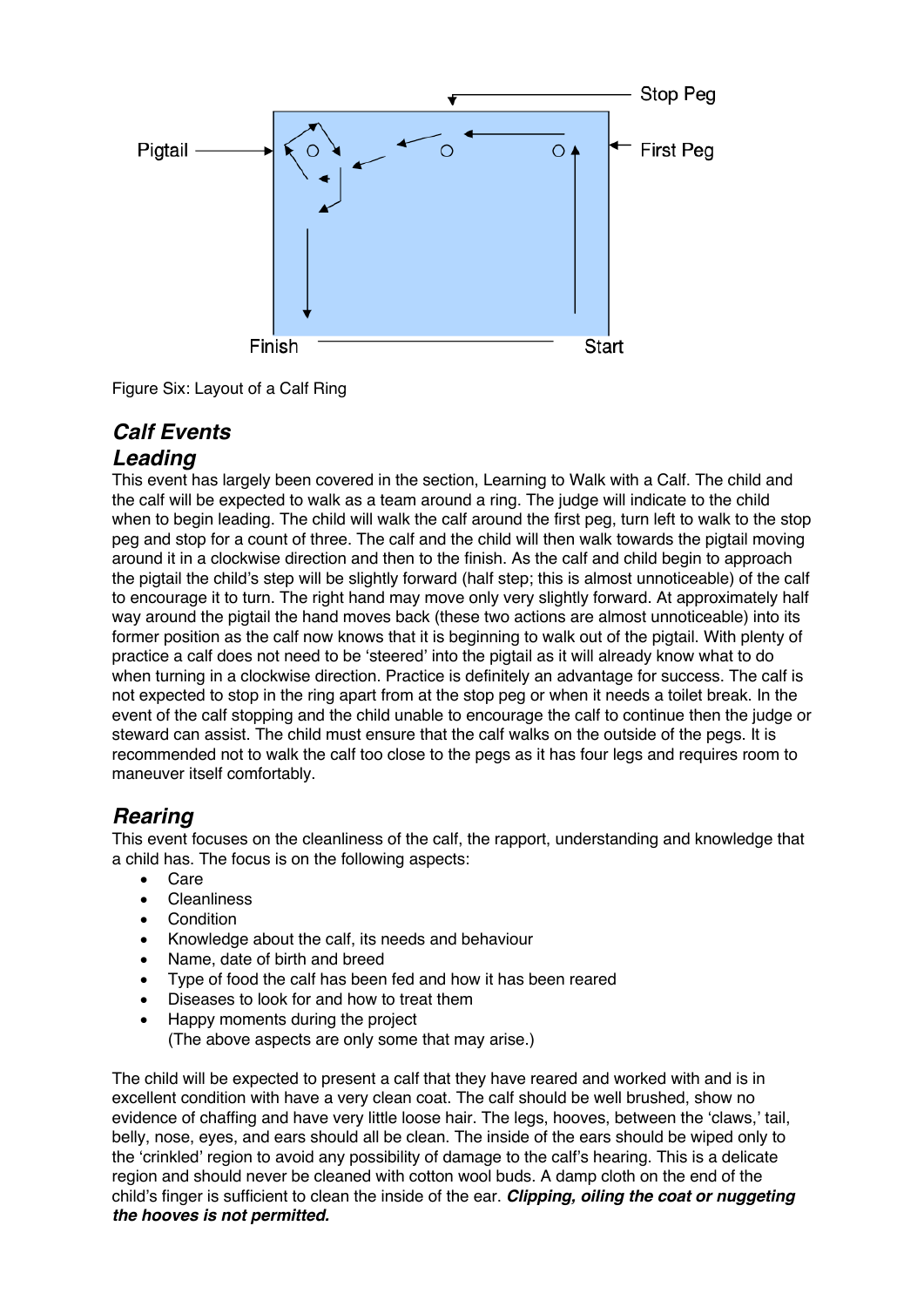# *Type or Conformation*

This class is a great opportunity for children to learn basic discernment in selecting a sound animal. The focus is on structure and utility. Dairy type can be divided into heavy and light breeds (not necessary if numbers are low) and is applicable only for calves of dairy origin. Dairy calves are divided into light or heavy breeds due to the requirements of breed characteristics for specific breeds. The dairy breeds are classified into the following type:

**Light Heavy** Jersey Friesian **Guernsey** 

Avrshire Shorthorn

Due to the number of crossbred dairy cows entering the national herd there are many calves that will display characteristics of either their dam or their sire. Check with the head steward if there is any confusion regarding light or heavy type.

### *Dairy Type (Conformation)* (Female progeny only)

The focus is on the conformation or structure of a calf of dairy origin. In this event the judge will look for the positive attributes that make for a 'balanced' calf. This process can begin with looking at the calf's head, beginning with the jaw to check that it is not 'under or over shot' and that the eyes and ears are positioned to form an alert looking calf. The calf's legs should be checked to ensure that it walks in the correct manner and the brisket should be checked for width. Notice should be taken of the 'spring of the rib,' checking for ample capacity that will enable the heart plenty of room to pump oxygenated blood around the body. There should also be plenty of loose skin over the ribs and width between them to indicate capacity for future growth. The structure across the pelvis and pin bones should be checked to ensure that the calf has 'ease of calving' as a cow. The child will be asked to walk the calf towards and away from the judge so s/he can check that the calf walks freely and correctly. The calf should display an overall balance and femininity.

## *Beef Conformation (Type)*

This event is for calves of beef origin and is judged in a similar manner to the dairy type. It is also suitable for animals that are not eligible for the Dairy Type event. It is often mistakenly believed that the biggest beef calf will be selected. However there is plenty of precedence to suggest that this is not so as the judge will look for an animal that has the potential to grow for an industry dependent upon marketing prime products. The beef animal not only has to have a 'sound' frame but must also be suitable for breeding purposes as well as the local or export trade.

## *Health Problems and Some Solutions for Calves*

To rear a healthy calf it is important that the child and the parent/caregiver keep a check on the condition and habits of the calf. Frequently check for lice, particularly after show days. Infestation by those tiny creatures can cause a rapid decline in both general health and bloom. If lice is discovered it can be eradicated by using a proprietary lice powder. Read the manufacturer's directions carefully before application. Note: it is recommended that "pour-on" products not be used on calves that are being prepared for showing as these products require extremely careful application. If it is necessary to use one of these products the calf should be over six weeks of age and the application undertaken by an adult. There are many proprietary powders suitable to treat lice that are safer to administer and just as effective. The powder can be rubbed all over the calf's body or if it is used as a precautionary measure placed along the calf's back, under the brisket and between the back legs to ensure a good coverage. Another health problem is scours. This can occur in a calf whose feeding regime has been changed. However scours occurs more commonly in a calf that is drinking too much or has picked the bacterium up from the ground or another calf. This problem should be treated immediately to assist the calf to make a full recovery. Scours is often treated by feeding the calf a solution of electrolytes that is obtainable from a vet who will also supply instructions.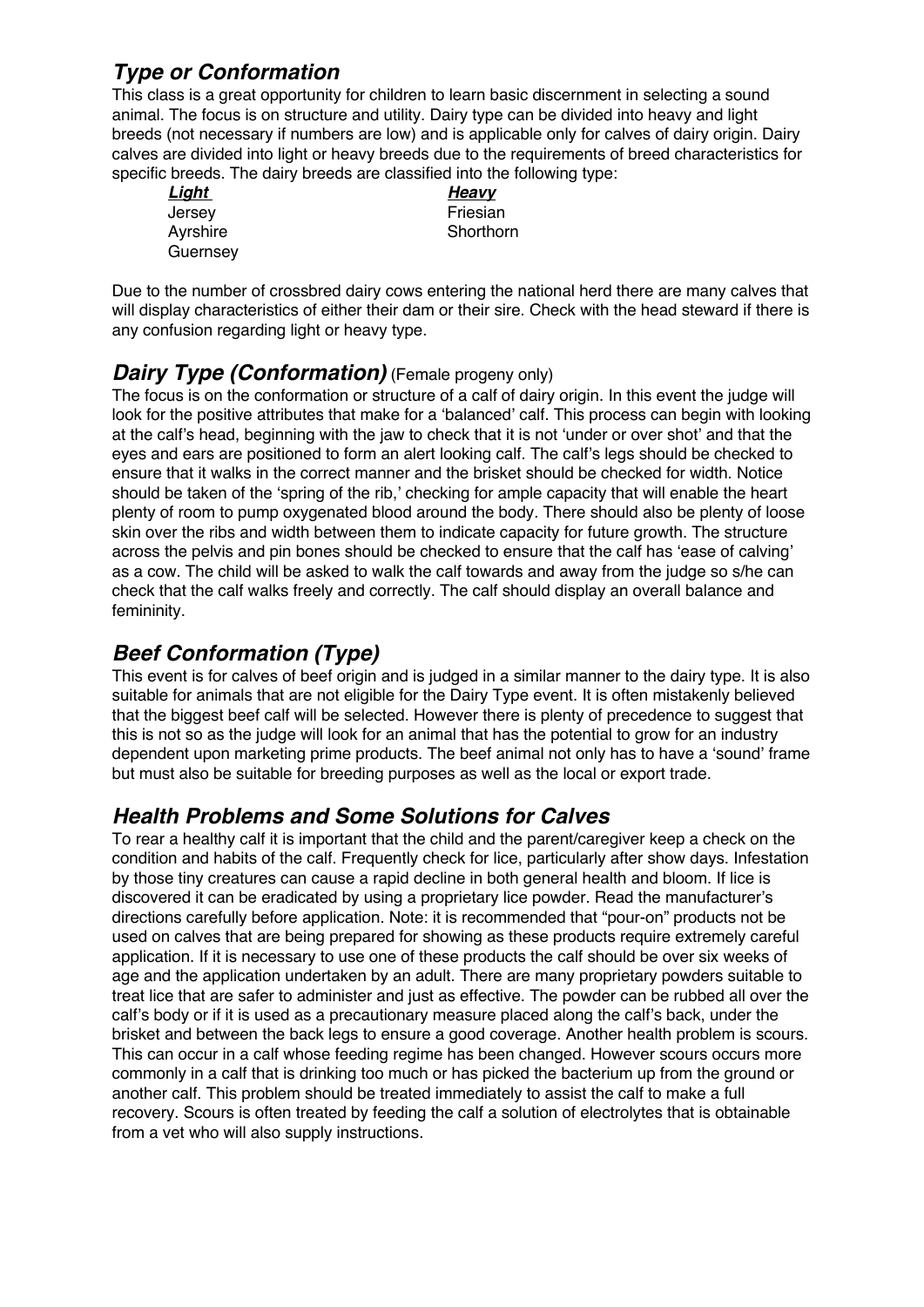Of significance to the cattle industry is the incidence of Tuberculosis (TB) among the herds. In a move to eradicate TB from the national herd the Ministry of Agriculture has a strict policy on animal health which sets out regulations under the Biosecurity Act 1993. Calves from herds whose owners are registered with the Livestock Improvement Corporation's (LIC) MINDA identification (ID) programme can continue to use that system. All other owners of cattle are covered by the regulations of the Animal Health Board under which it is compulsory for each calf over the age of one month to wear an ear tag that displays a bar code, the herd number and the calf's number. It is also compulsory that all calves must travel accompanied with a TB certificate, both to any show and on returning home. The certificate must be shown if an officer from MAF should ask to see it. For further information ring freephone 0800 437243 or 0800-ID SCHEME.

# *Rearing a Kid Goat*

Kid goats are some of the most 'fun' animals to rear. Their intelligence, curiosity and 'quickness' of mind add to their cuteness. Kid goats will willingly explore their environment by climbing, sniffing and nibbling at anything and everything. There is little that does not interest or fascinate them. They are naturally explorative and love to play. Once a kid goat has begun to be reared as a pet they become very loving and loyal to their handler. Though the strategies used to rear a lamb and kid goat are similar there are some subtle differences.

In choosing a kid goat it is recommended that the child select a doe. If the child selects a buck kid it is preferable that it be castrated. Buck kids and crypt orchid kids are eligible to enter the kid goat section held at the Waikato A&P Show as they become more aggressive when they begin to grow. However some schools and Boys and Girls Agricultural Groups do allow buck and crypt orchid kids to enter their show days. A kid buck should be castrated at approximately one to two weeks of age. Often the farmer will do this task before the kid is taken home. As dairy and fibre goat farming has increased in popularity there are goat farmers who will either loan kid goats or give them away. Kid goats can also be reared on a small section and make wonderful 'lawn mowers' as an adult pet as well as providing good company in the garden. (Kid goats will be referred to as 'kids.')

### *Recommended Materials*

Kid goat Cover Brush (no wire brushes) Cloth Collar and lead Pen Hay and meal or nuts Shelter Clean bedding Clean bedding Container to hold clean water Practice ring (optional)

Bottle with a suitable teat for a kid Milk powder (suitable for kids or lambs)

## *Early Days*

On selecting the kid give it a name, record the breed and date of birth. Where possible choose a kid that has received its mother's colostrum and is about five days old. A kid at this age will quickly bond with the child. It is most important that a newborn kid is kept warm. When the kid goat pen is made choose a sunny position and put an A-framed shelter into the pen so that the kid can keep out of the rain, cold winds or hot sun. Sacking or clean straw is ideal for bedding as this compensates for the warmth that a kid receives from its mother. Keep the bedding clean by renewing it regularly. The kid must be kept warm, dry and clean and the area free from draughts. Kids are extremely susceptible to pneumonia and will die quickly if they lose the will to live.

If the kid has not had colostrum use the recipe below remembering to add one teaspoon of glucose for instant warmth and energy.

#### *Recipe for Kid Goat Colostrum*

1 litre powdered milk that is suitable for lambs or kid goats (read instructions)

1 egg

1 teaspoon of cod liver oil

1 tsp glucose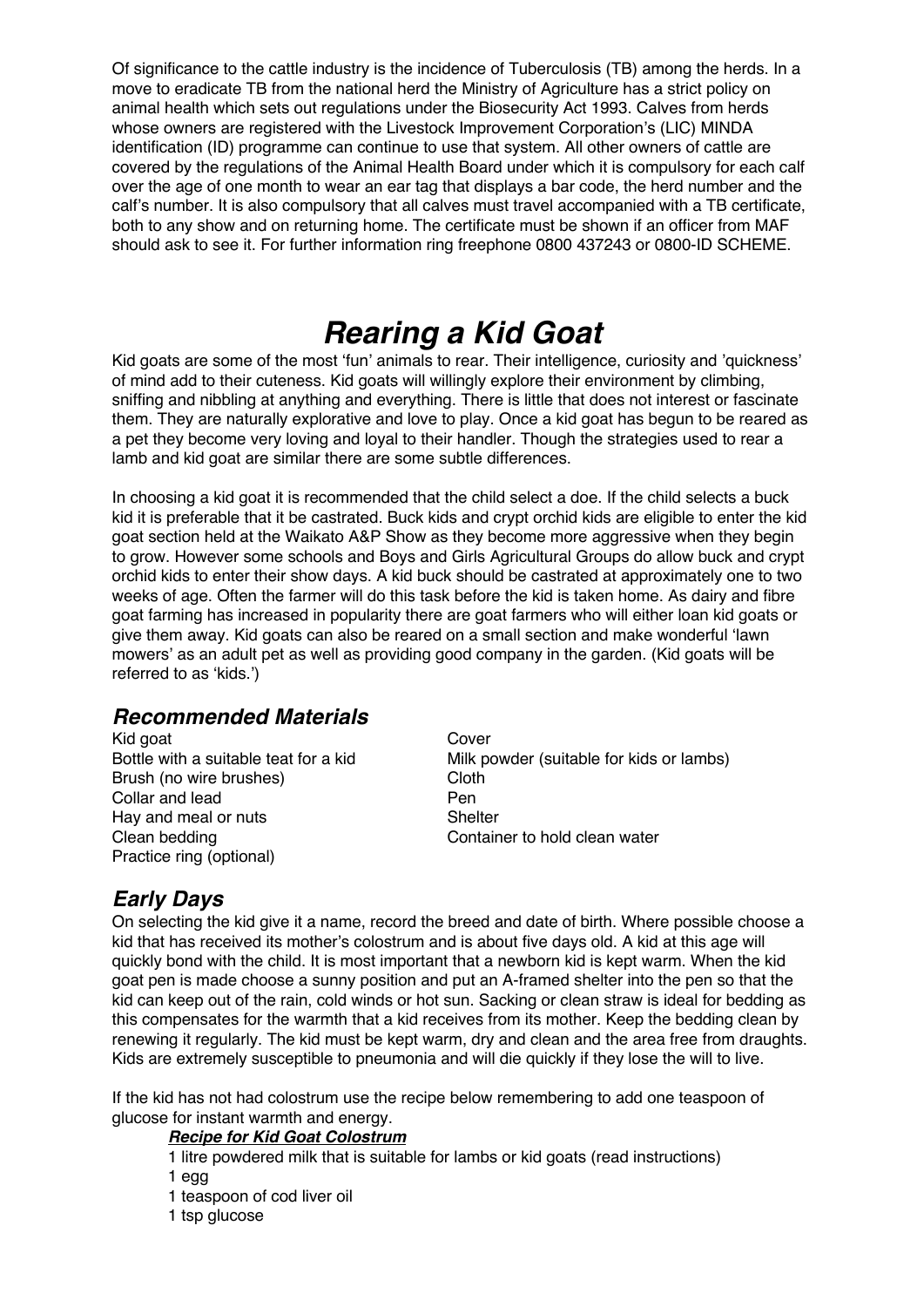Two litres should be sufficient to start a kid. Gradually reduce the colostrum content after three days so that more powdered milk is mixed into the feed to prevent scours. Newborn kids require at least four feeds daily. For example 7am, 11am, 3pm and 7pm. *Feed in small amounts and often* for the first few days. Cows milk is not recommended due to its higher fat content. Ensure that the instructions on the container are read, understood and that the milk replacement is suitable for kids or lambs. After the first few days the milk of choice can be introduced. Kids begin to eat grass from approximately one week of age. At approximately six weeks of age reduce the number of feeds to three times daily and by approximately 12 weeks of age it will need only two feeds per day. Clean dry meadow hay, water and shelter from the rain, wind and sun should be available at all times during the rearing programme. Slowly introduce the kid to pellets after approximately four to six weeks of age. A kid will need approximately four to five months of feeding with milk and plenty of roughage if it is to develop into a well-grown and healthy goat. Roughage develops the rumen and helps to prevent scours.

# *Saving Dates for Kids*

| Early Kids | 1 <sup>st</sup> July – 19 <sup>th</sup> August       |
|------------|------------------------------------------------------|
| Late Kids  | 20 <sup>th</sup> August – 20 <sup>th</sup> September |

These dates are flexible and can be adjusted by the organising school or group to achieve a better distribution of participants in the events. This helps to distribute the awards among more participants. However the above dates never change for those entering the Waikato A&P Show.

## *Suggestions for a Daily Kid Goat Care Routine*

- Feed kid regularly during the day and remove any soiled bedding from its shelter.
- Wash bottle and teat after each feed. This aspect of welfare is vital to avoid health problems.
- Clean with a warm damp cloth around face and ears and under the front and back legs daily and groom with a soft clean brush.
- Wash the kid before show days (optional but never fibre kids).
- Keep the hooves, the hair between the 'claws' and around the hooves trimmed. This helps to prevent scold.
- Check daily for lice and drench the kid for worms if necessary.

Take the kid for daily walks and introduce it to a variety of interesting obstacles such as walking a plank and jumping on to and over logs. Introduce one obstacle at a time and once the kid has mastered it move on to the next interesting challenge. Try to make any challenge 'fit' the size of the kid. For example, it is not recommended that little kids try to jump on to hay bales as these may be too high. While out walking the child should encourage the kid to walk beside him/her ensuring that the kid's front legs are in line with the child's legs and its head held high. This encourages the kid to become confident walking on a lead and close beside the child. Allow the kid to run and exercise freely each day. The amount of time that a child spends with his/her pet is generally reflected in the bonding between them.

# *Preparing a Kid Goat for Show Days*

While the child and the kid have been working and playing together they will have plenty of opportunities to develop the skills that are required for showing as these can all be developed outside of the ring, making the entire process of rearing a kid both enjoyable and achievable. However practice in a ring can certainly improve the level of skill but do not begin ring practice too soon so as to prevent boredom. There are three main events that the child and the kid will be expected to master on show days.

# *Most Obvious Pet*

To train a kid for this event the child will need to have someone hold the kid while s/he stands some distance away with a bottle of milk. The child calls the kid's name. When the kid comes to the child it receives a gentle pat on the head, then its bottle. Continue patting while the kid drinks. *Note:* on show day the child will not be able to use a bottle of milk so ensure that during practice the use of the bottle is gently fazed out.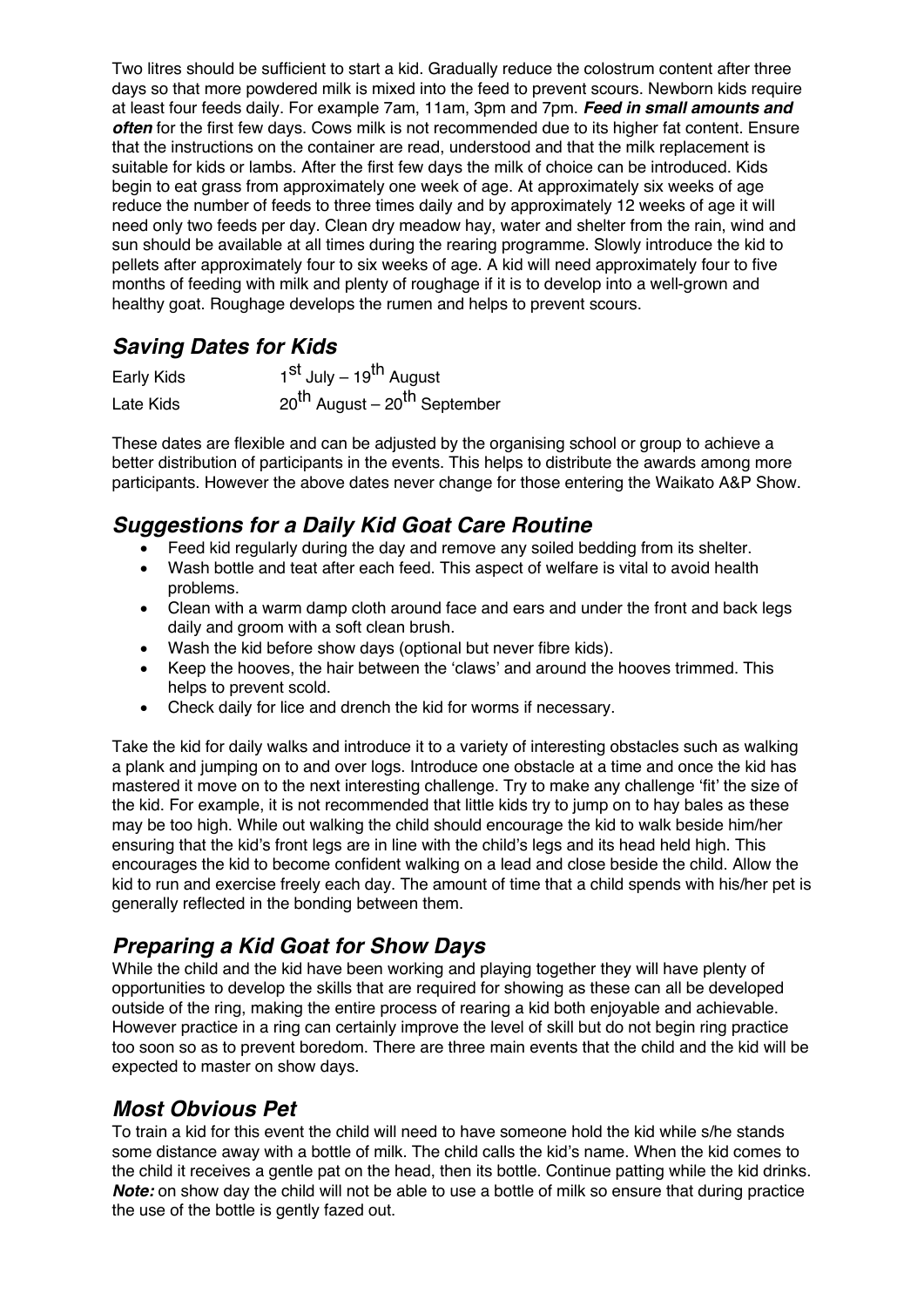## *Leading*

This event is now undertaken around an obstacle course. See Figure Seven and Eight below.





The child walks with the kid, staying on the outside of the obstacles. The child is not permitted to climb over the obstacles or to assist the kid on to them.

### *Rearing*

This event is usually assessed under the following headings of care, condition and cleanliness. The kids entering this event should be presented with clean ears, eyes, mouth, legs, hooves, flank, under-belly and tail. The hooves should be trimmed and hair clipped around them.

The child should know the name, breed and the date of birth of their kid. The older children should know about health problems such as scours, footrot, lice and internal parasites and the treatments. Children should be able to talk about their kids with confidence, knowledge and to describe the strategies that they have used to rear it. The child should know which category his/her goat belongs to and their purpose in primary sector. Senior children should be aware of other breeds and their purpose. For example, what is an angora or a milking goat bred for?

### *Condition*

This section involves the size for age and breed of kid. The child should know what their kid has been fed, how much and how often. This aspect of rearing includes milk, grass, meal, hay, water and anything else the kid has been fed.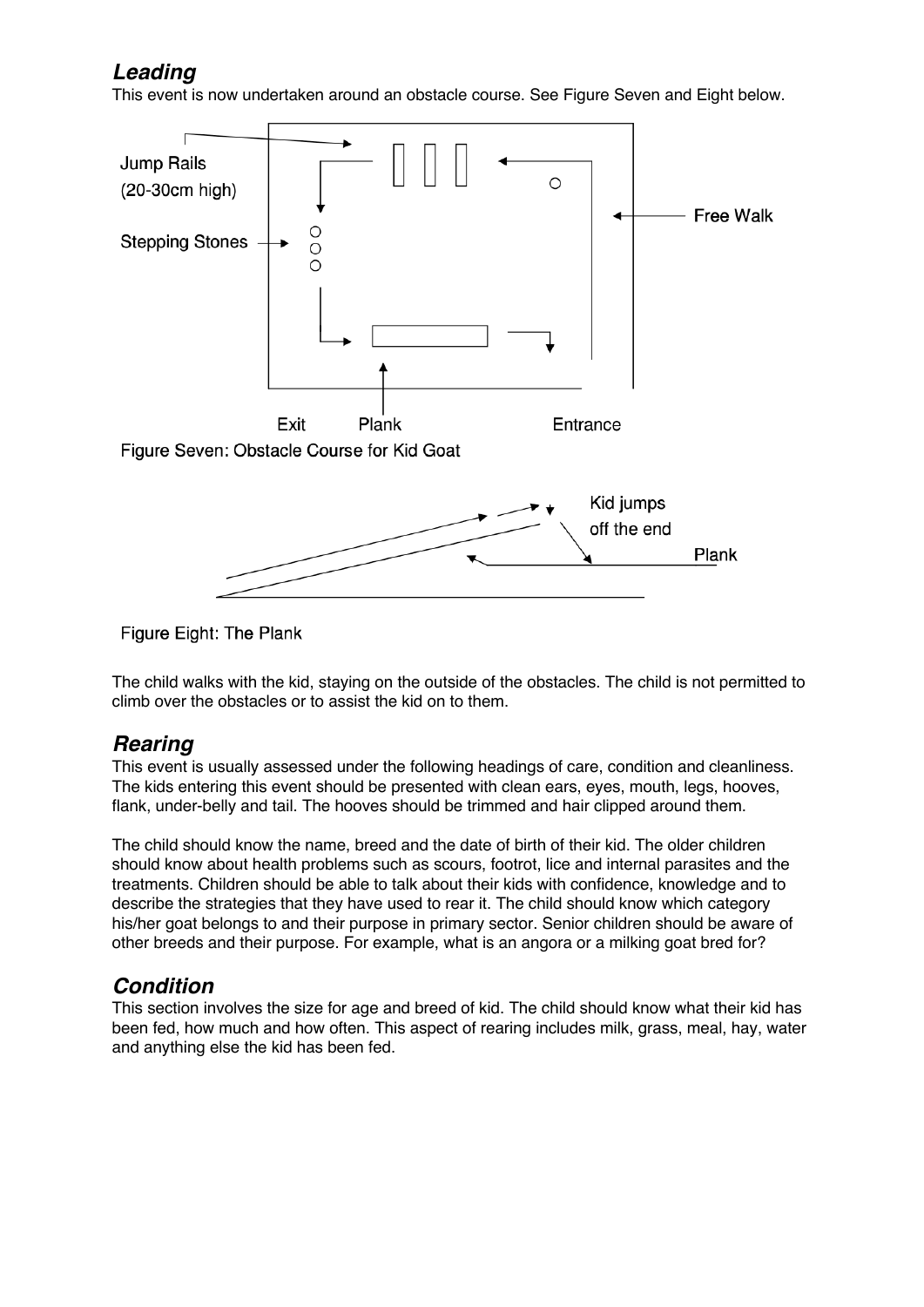## *Cleanliness*

Washing kids *(not fibre goats)* before show day is optional as kids are extremely susceptible to pneumonia. If they need to be washed do it only on a sunny day and ensure that the kid is dried immediately, covered and kept very warm. A blow wave hair dryer is often used to dry newly washed kids. A cover is an advantage as it will assist in keeping the kid clean. See Health Problems and Some Solutions for Kids below. The kid's underbelly, ears, face, mouth, eyes, legs, hooves, and flanks need to be clean for showing. A warm damp cloth may be used for this. After each feed wipe the kid's mouth to avoid any build-up of dried milk. Although dairy goat kids can be brushed, Angora kids can be brushed only very lightly or plucked gently to remove any loose hair so as to retain the natural style and crimp in their fleece. A well-reared kid will be bright, clean, well grown, alert and explorative.

## *Health Problems and Some Solutions for Kid Goats*

While keeping and caring for the kid there are health problems that can arise. One of the more common is that the kid can develop lice and will possibly need to be drenched for worms (parasites) that live in the gut and intestines. There are many proprietary brands of lice powders and sprays suitable for kids that are available either from the local vet or from a stock and station store. After the first treatment repeat the same dosage in approximately 10 days. Always be sure that the instructions on the container are fully understood before application. There are also drenches that will treat both worms and lice. Also kids may need a supplement of selenium. Check with a vet for the required dosages.

On selecting the kid enquire as to whether the doe (mother) has received a Five in One vaccine prior to kidding. If this has not been administered then it is recommended that the kid be vaccinated against pulp kidney, tetanus, Blackleg, Malignant Oedema and Black Disease. However be aware that some kids are from organic farms where other practices are undertaken.

Scold can be prevented by keeping the hair trimmed around the top of the hooves and in between the 'claws.' This condition can predispose the kid to footrot and can be identified by reddening and heat around these areas. If scold is unchecked open sores can develop. These will need to be treated by a vet who can offer powders and ointments. However prevention is better than cure as scold will cause distress to the kid and hinder its development.

It is recommended that hooves are kept trimmed to prevent footrot. Trimming prevents the hard surface of the hoof from forming a layer beneath the hoof itself, therefore trapping moisture and hinders the kid from keeping its feet dry. It is recommended to always provide an area raised off the damp ground that will enable the kid to stand on and dry its feet while it is resting. If the kid does develop footrot carefully trim the exterior of the hoof back to healthy tissue and treat with zinc sulphate ten percent solution. A bluestone and water solution can be used. However this remedy may leave a stain on the hair round the feet.

Always use a warm damp cloth to wipe any milk from the kid's mouth after each feed to prevent scale developing in this area. If scale occurs (milk spots around the mouth) dab some baby oil or Vaseline on it twice daily. After one to two days the scale should be lifted.

As there are several reasons for kids developing scours. It is recommended that a vet immediately treat this condition as kids can dehydrate and loose condition rapidly. Be sure to follow any instructions very carefully.

Due to kids being very explorative there are several plants that they should be kept away from to prevent sickness and in some instances death. The plants are:

| <b>Rhododendron</b>  |  |
|----------------------|--|
| <b>Rhubarb</b>       |  |
| <b>Tomatoes Tops</b> |  |
| Oleander             |  |
| Ragwort              |  |

Deadly Nightshade Potato Tops Daffodils or any plant that develops from a bulb Lantana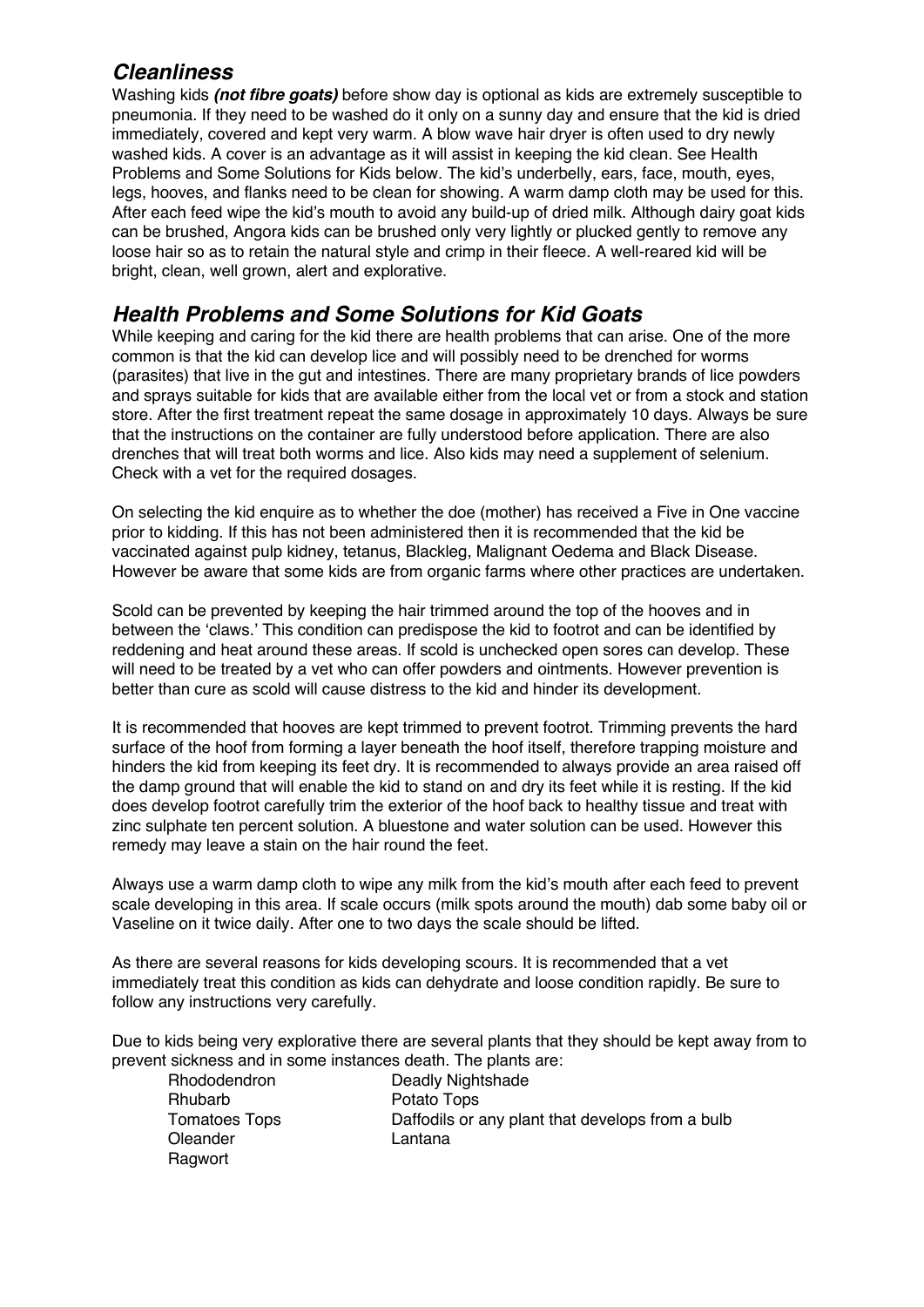There are others that are not identified on this list. As a safety measure it is recommended that kids have access to normal pastures that contain few weeds. For example, kids love to eat sour thistle. However this weed courses kids to develop diarrhoea.

# *Miscellaneous*

There are three major show days in the Boys and Girls Agricultural Group's calendar year. The first day is held at the child's local school. School Day is usually organised by the Board of Trustees and the school principal. Schools can opt to arrange a variety of events. For example, some schools will arrange an obstacle course, or a fancy dress event that is based upon a theme in relation to a learning unit. The variety of events is limited only by the imagination. It is the first outing for the child's pet and in general follows the same events that will be held at Group Day. The judges for the school day are frequently from the local area.

The second show day is Group Day. Several schools within the same locality and a delegate from the Waikato King Country Boys and Girls Agricultural Group meet to organise the format for this day. Group Day is usually organised using similar events to those at the Waikato A&P Show, but will sometimes have a variety of other events incorporated. As there are a number of schools in a group the responsibility for the organisation is often rostered ensuring that each school has the opportunity to host this day. The judges are selected from an area beyond the locality of the competing schools. Judges are appointed by the convenor of the Waikato King Country Boys and Girls Agricultural Group.

The third show day is held at Waikato A&P Show. This day is organised by the convenor, chief stewards and delegates and is the responsibility of the Waikato King Country Boys and Girls Agricultural Group. The Waikato King Country Boys and Girls Agricultural Group establishes the rules for this day. The lamb, calf and kid goat sections are each assigned a Chief Steward who is responsible for their administration. This day is open to any child who has participated in a Girls and Boys event and details are outlined in the annual schedule. All judges and stewards are generally selected from the area covered by the Waikato King Country Boys and Girls Agricultural Group. However at times there may be some visiting judges from other agriculture groups.

Although the Waikato Show Day is often considered the pinnacle of showing for children, there are events arranged at other A&P shows that cater for children and are held throughout the spring and summer seasons. Again these are often organised along the same principles as the Boys and Girls section of the Waikato Show.

### *Strategies for Judging and Placements on Show Days*

Although many schools and Boys and Girls Agricultural Groups will employ different strategies to select award winning animals and their handlers, in general the placing of award winners follows the same procedure as that used at the Waikato A&P Show. The procedure at the Show is as follows:

There are five place winners in each event.

All first place winners compete in the championship event.

The animal which is placed first becomes the champion.

The animal that was placed second to the champion will then enter the ring and be judged against all remaining animals.

The reserve champion will then be chosen.

There are several cups and trophies awarded annually at the Waikato A&P Show and these are explained on the schedule. Often schools will award cups and trophies and they are responsible for establishing their own rules. The Boys and Girls Agricultural Groups will also make such awards on group day. However the rules for group days are established by the local Boys and Girls Agricultural Group in association with participating schools.